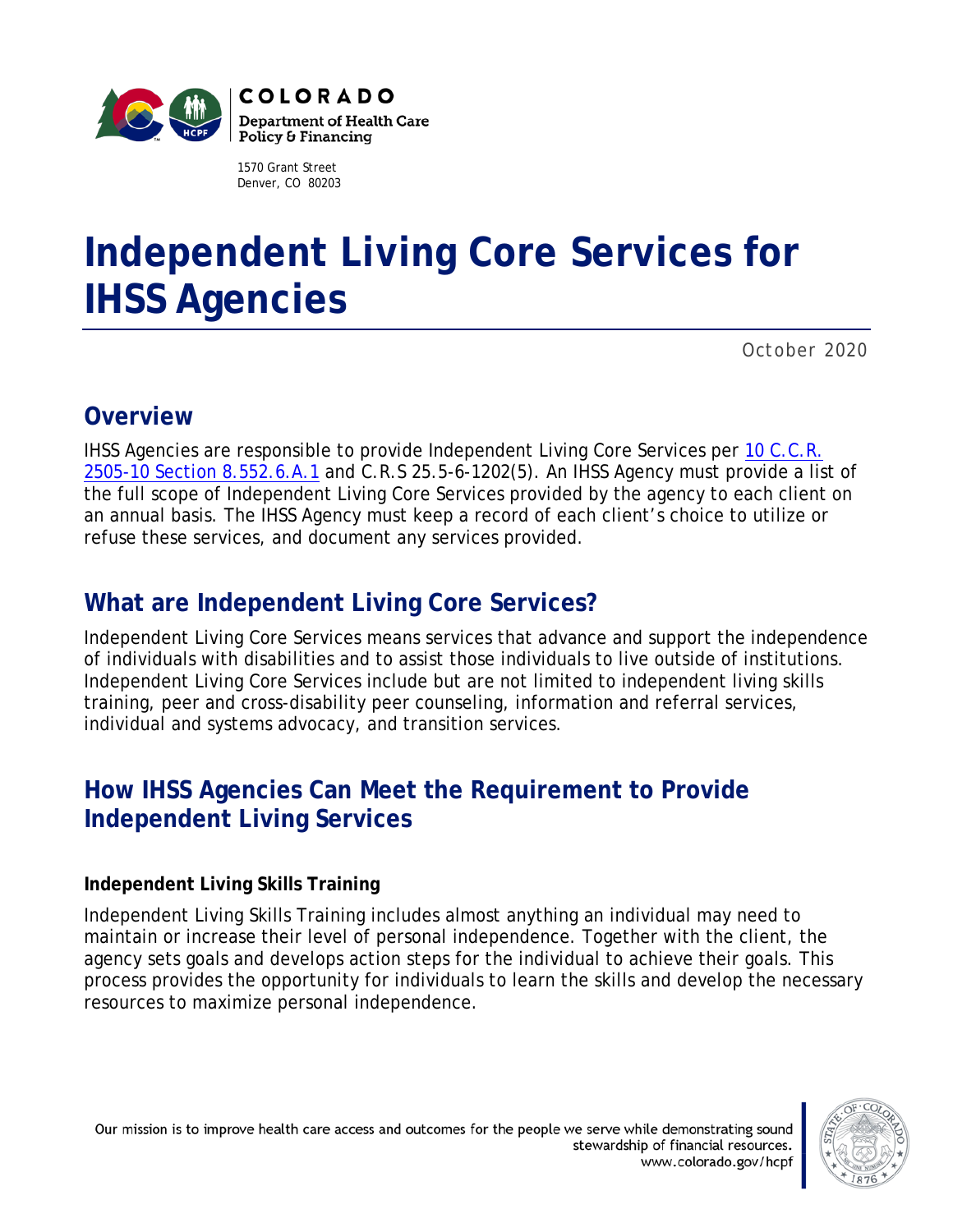#### Examples of Independent Living Skills Training

- Locate community resources
- Budgeting
- Utilizing public transportation services
- Cooking skills
- Self-advocacy
- Household management
- Nutrition
- Organizational skills
- Communication skills
- Stress management
- Adaptive recreation
- Finding an attendant and scheduling

#### **Peer and Cross-Disability Peer Counseling**

Peer and cross-disability peer counseling is the ability for clients with differing levels of ability to connect with one another to find support. Peer Counseling emphasizes the direct involvement of persons with disabilities as role models because, by virtue of their disabilityrelated experience, people with disabilities are uniquely qualified to assist their own peers. The agency should assist their clients to make these connections so that they may share their stories of success and find solutions for their challenges.

#### Examples of Peer and Cross-Disability Peer Counseling

- Facilitating a Peer Support Group
- Connecting clients who wish to help support their peers and those needing the support of peers through email, telephone and video chat
- Facilitating social events where clients and others in the community can come together to connect, network or find support

### **Information and Referral Services**

Access to information and referral services is essential for people with disabilities. In addition to varied types of direct services, individuals need information on options, resources, and the issues that influence their abilities to achieve independent lifestyles.

#### Examples of Information and Referral Services

- Connecting a client to their case manager when questions regarding eligibility or Medicaid reassessment come up
- Connecting a client to a Center for Independent Living that service their area
- Providing information on the local senior center
- Connecting a client to community resources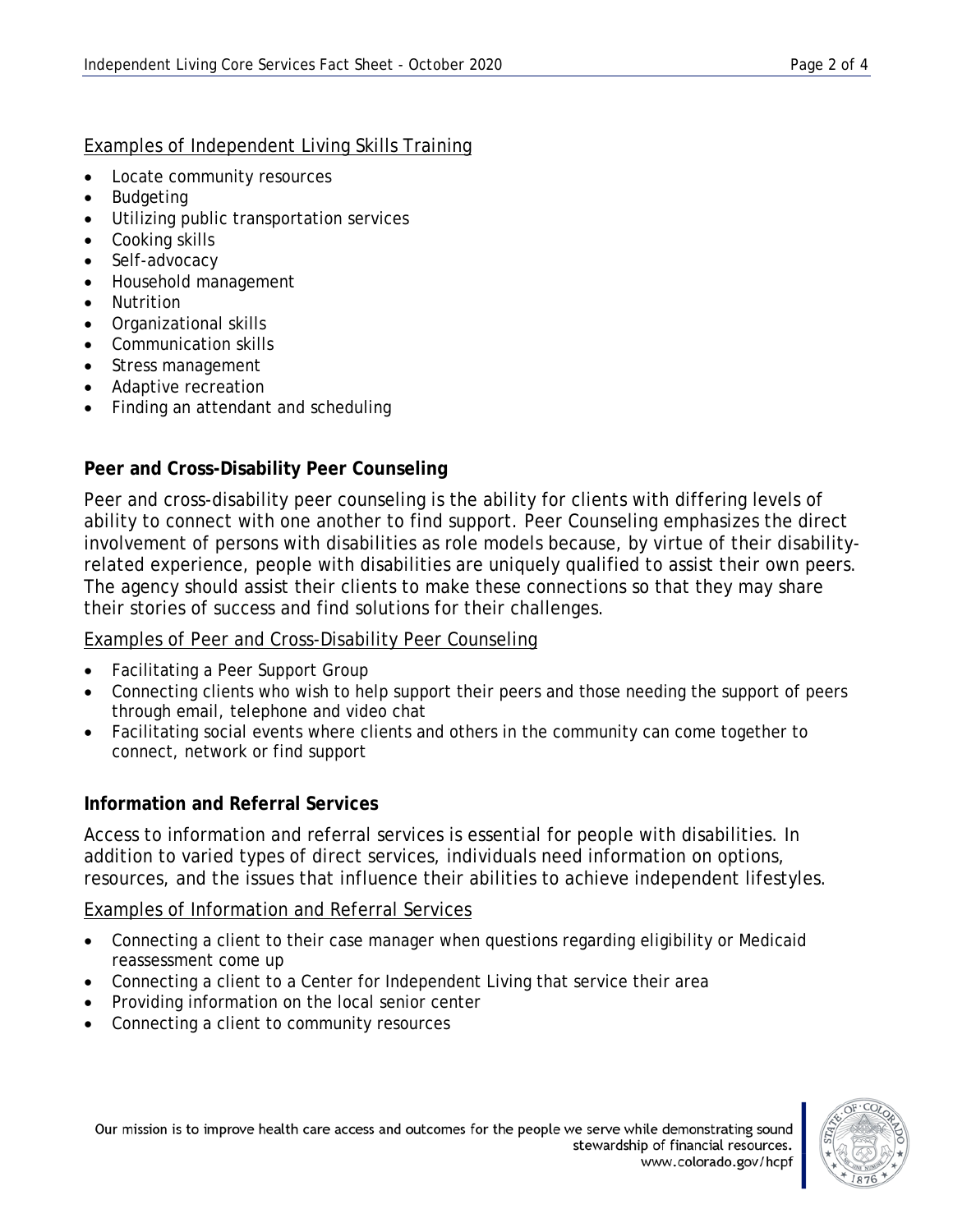#### **Individual and Systems Advocacy**

Advocacy involves a process that empowers clients to act on their own behalf and focuses on client control and self-reliance. The agency encourages client self-advocacy through a problem-solving process to help the client identify alternative strategies and when and how to use them to overcome inhibiting or destructive situations.

#### Examples of Advocacy

- Promoting Disability Awareness
- Informing a client of their rights to appeal decisions made by agencies and providers
- Educating clients on their rights
- Assisting a client to problem solve an issue related to their disability
- Connecting a client to the local Center for Independent Living to address an issue

#### **Transition Services**

Transition services are important to ensuring clients maintain a level of independence within the community. Transitions occur in a variety of ways. Assistance with transitions can include supporting youth with disabilities to reach identified goals for successfully transitioning from school to adult life in the community; providing assistance to individuals who are at risk of entering into institutions so the individual may remain in the community; and identifying and addressing unmet needs when a client has recently returned to the community from a nursing facility.

#### Examples of Transitions Services

- Identifying a client's change in functional ability and assessing need for change in the service plan to help avoid hospitalization or facility placement
- Assisting a client in finding adaptive equipment to sustain independence in the home
- Supporting a client in calling their case manager to address or request additional resources and services

# **Additional Resources**

#### **Centers for Independent Living in Colorado**

The Centers for Independent Living in Colorado help to maximize the leadership, empowerment, independence, and productivity of individuals with disabilities, and to promote and maximize the integration and full inclusion of individuals with disabilities. Below is a list of the nine Centers for Independent Living the state contracts with and the counties they serve:

- [Center for People with Disabilities -](http://www.cpwd.org/) Boulder
	- $\checkmark$  Counties served: Adams, Boulder, Broomfield, Gilpin, and Jefferson
- [The Independence Center –](http://www.theindependencecenter.org/) Colorado Springs
	- Counties served: Cheyenne, El Paso, Kit Carson, Lincoln, Park and Teller